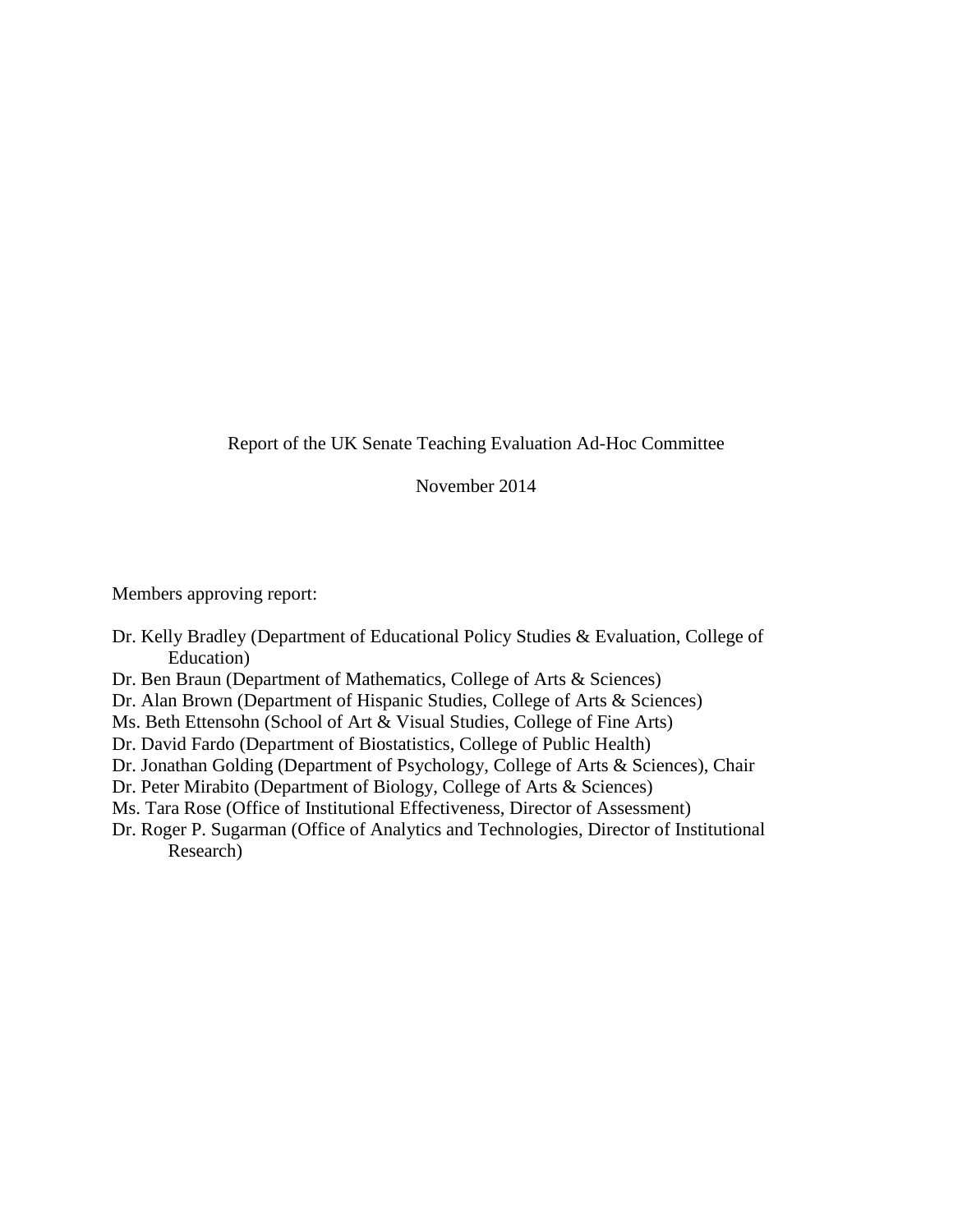#### Report of the UK Senate Teaching Evaluation Ad-Hoc Committee

#### November 2014

UK adopted the current University of Kentucky (UK) Teaching Course Evaluation (TCE) form for the 1992-1993 academic year. Many colleges and departments/programs adopted the TCE form, but over the years a significant number of units have decided not to use the TCE form in favor of their own evaluation measure, including the Honors Program, Department of Statistics and the Colleges of Medicine, Dentistry, Law, Fine Arts, Architecture. Some of the reasons for why units opted out of using the TCE form included (a) questions not pertinent to a unit, (b) absence of questions pertinent to a unit, (c) rating-scale dissatisfaction (e.g., a 4-point scale was used instead of a 5-point scale), and (d) language that leads to ambiguous responses from students (i.e., "double-barreled" items).

Given the continued lack of university-wide support for the TCE form and following a report by the College of Arts & Sciences on the current teaching evaluation system, the UK Senate Council formed the Teacher Course Evaluation Ad-Hoc Committee in Spring 2014 with the charge of reviewing and proposing a revised evaluation form that should include items evaluating course content (to be approved by Senate) and teacher performance (to be approved by Provost). In addition, the Senate Council charged the Ad-Hoc Committee with assessing college-specific practices, and to include a plan to make a form that is universally accepted and/or offers the opportunity for units to customize an evaluation form.

The Ad-Hoc Committee initially included 18 members and began meeting during the Spring 2014 semester. Initial discussions focused on the large research literature investigating teaching evaluations, the teaching evaluation forms used at various institutions (both large and small) around the country, and how best to conceptualize a new TCE form that can be used across the UK campus. To this end the Ad-Hoc Committee decided that the new TCE form should include three levels of questions:

- (1) limited number of common rating and open-ended questions that can be answered by students in all units (see Appendix)
- (2) additional specific questions developed and asked by each unit
- (3) additional specific questions developed and asked by individual faculty members

The Ad-Hoc Committee viewed this model, and in particular the splitting of common vs. specific questions, as a critical means to gain acceptance of a new TCE form. The model allows UK to have a common instrument that addresses issues related to students' perceptions of the quality of the course and corresponding instruction. In addition, it ensures that all units and faculty members can assess the quality of the pedagogy within their discipline. We recognize the importance of evaluating pedagogy and discussed it at length, but realized that this committee was not equipped to take on that task for all units, all types of courses, and all class meeting patterns throughout the university curriculum.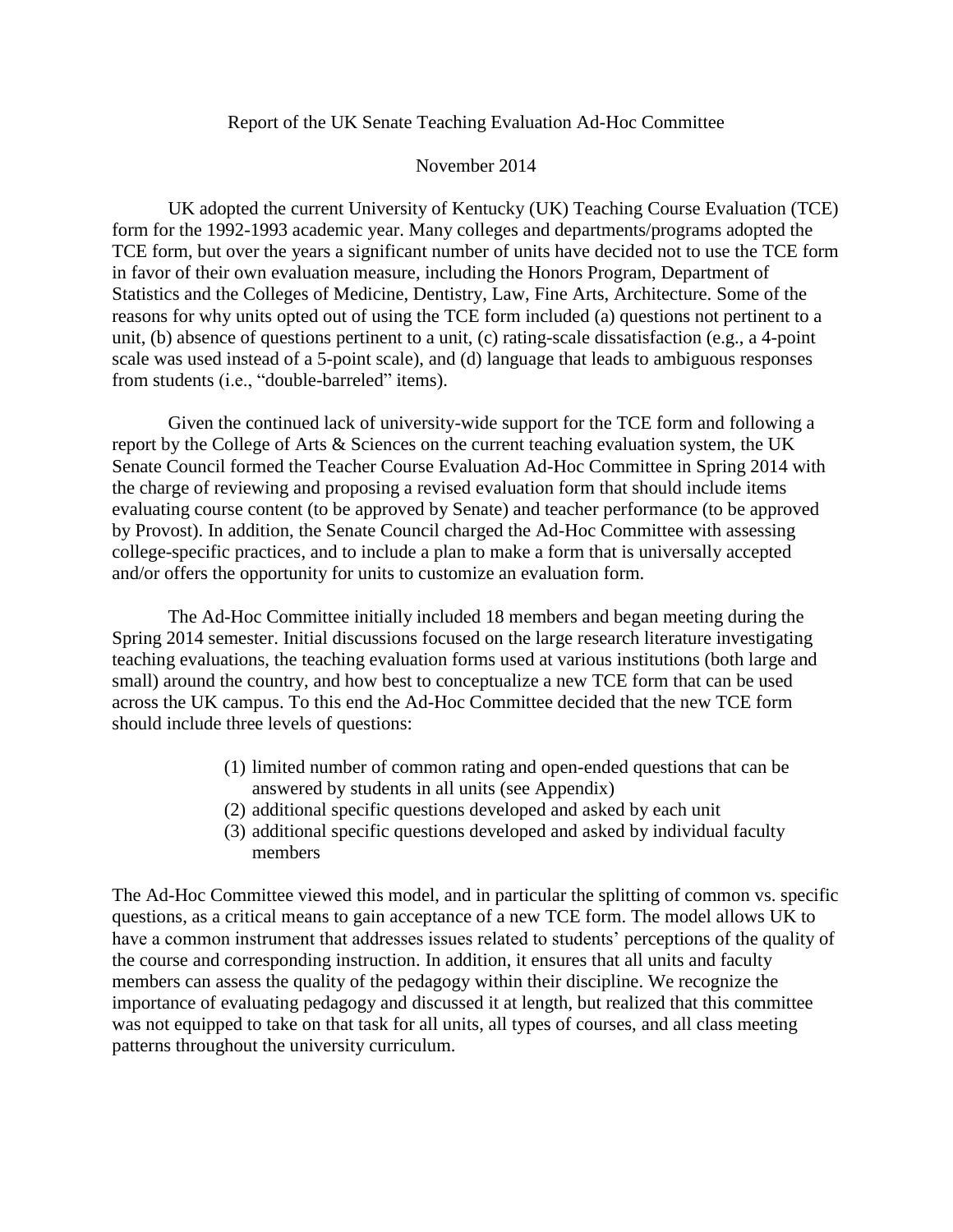With this model agreed upon, the Ad-Hoc Committee continued meeting during the Fall 2014 semester; 13 members agreed to continue to serve on the committee. However, due to scheduling conflicts only 8 members maximum attended meetings. However, all committee members received detailed notes from all meetings and feedback was encouraged. The goal of the Fall 2014 meetings was to determine the common questions that would be asked as well as discuss other TCE form issues. With regard to the former, the proposed 18 rating and openended questions are presented in Appendix A.

In addition to developing the TCE form model and the common questions to include in the TCE form, the Ad-Hoc Committee also discussed at length and ultimately made decisions on two other issues. First, a contentious issue over the years with regard to the TCE form has been the nature of the rating scale used to answer questions. The previous version of the TCE form (i.e., prior to 1992) included 5 alternatives, but this was changed to a 4-point scale with the introduction of the current form. The committee could have avoided the issue of the number of points on the answer scale, but we decided to have in-depth discussions on this issue and consulted with researchers on campus about the advantages and disadvantages of each type of scale. In the end, the committee voted to recommend using a 5-point scale to allow for greater score variability and as a way for students to give an "average" rating. We understand that certain units on campus will not agree with our decision. Still, we hope that these units might consider using the new TCE form.

Second, we discussed how the score for each TCE form rating question should be reported. This discussion centered on the problem cited by faculty over the years that current TCE form scores, reported as means, include low-end outliers. These outliers lead to greater variability and lower overall means. The current output for faculty for rating questions does include the standard deviation of the score for each question, but faculty have stated that they do not feel this information is used (let alone understood) by those evaluating TCE form scores. In the end, the committee recommended that the new TCE form should include the total enrolled in a course being evaluated. In addition, the new form should include the response count, median score, mean score, and bar graphs showing the distribution of ratings across the 5-point scale, in that order.

There are still issues related to a new TCE form that must be resolved. However, the Ad-Hoc Committee felt that these issues were too far afield from the specific charges to the committee. These issues include a version of the new TCE form for online courses. We will add with regard to this version that it is likely that most of the current proposed questions can be used or slightly modified to accommodate an online course. Other issues include the name of the new TCE form, appropriate use of the TCE form scores in tenure and promotion cases, incentives to get students to respond online, minimum response rates required for TCE form scores to be reported/used, and greater access to TCE form scores, especially by students.